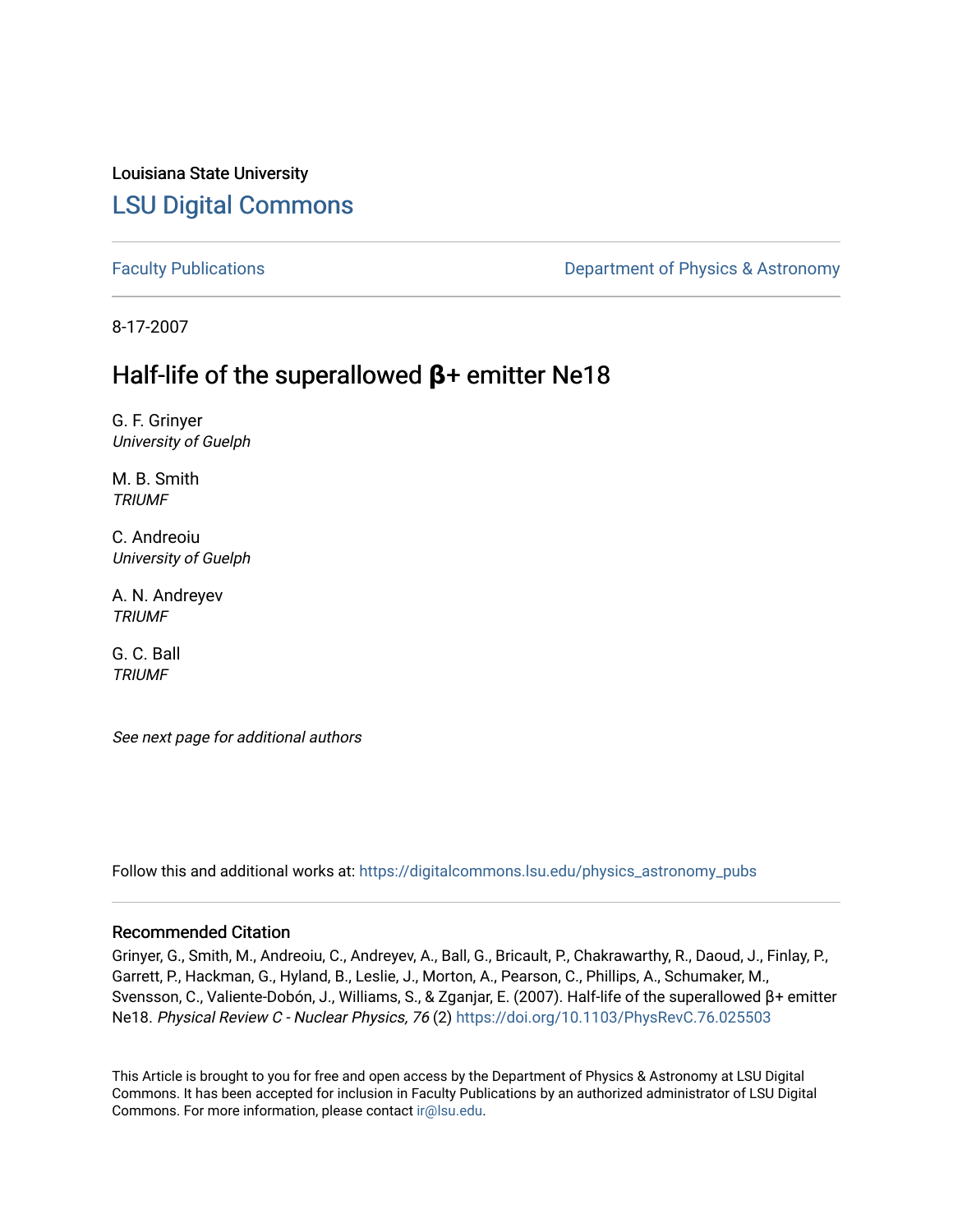# Authors

G. F. Grinyer, M. B. Smith, C. Andreoiu, A. N. Andreyev, G. C. Ball, P. Bricault, R. S. Chakrawarthy, J. J. Daoud, P. Finlay, P. E. Garrett, G. Hackman, B. Hyland, J. R. Leslie, A. C. Morton, C. J. Pearson, A. A. Phillips, M. A. Schumaker, C. E. Svensson, J. J. Valiente-Dobón, S. J. Williams, and E. F. Zganjar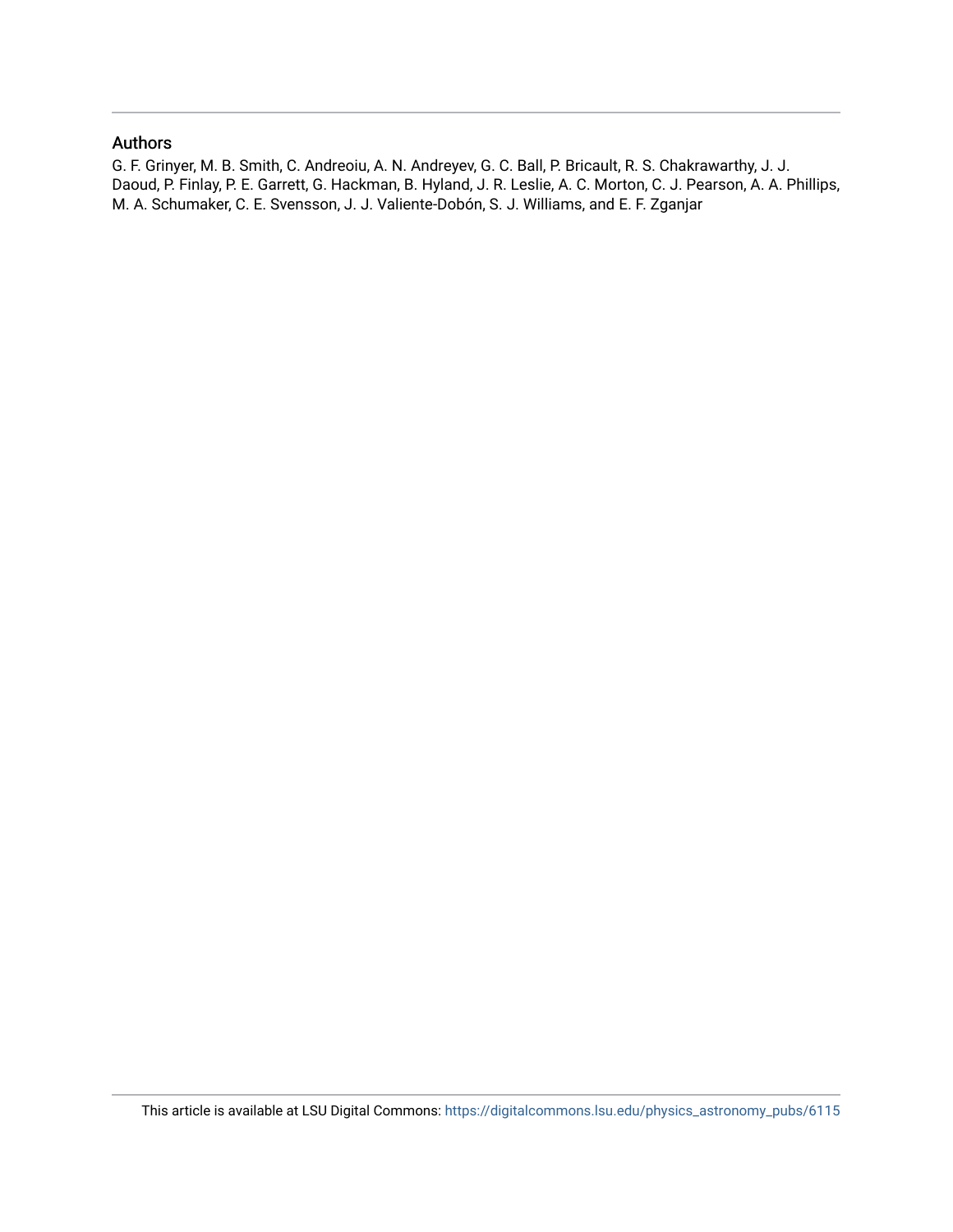# **Half-life of the superallowed**  $\beta$ <sup>+</sup> **emitter** <sup>18</sup>Ne

G. F. Grinyer,<sup>1,\*</sup> M. B. Smith,<sup>2,†</sup> C. Andreoiu,<sup>1</sup> A. N. Andreyev,<sup>2</sup> G. C. Ball,<sup>2</sup> P. Bricault,<sup>2</sup> R. S. Chakrawarthy,<sup>2</sup> J. J. Daoud,<sup>2,3</sup>

P. Finlay,<sup>1</sup> P. E. Garrett,<sup>1,2</sup> G. Hackman,<sup>2</sup> B. Hyland,<sup>1</sup> J. R. Leslie,<sup>4</sup> A. C. Morton,<sup>2</sup> C. J. Pearson,<sup>2</sup> A. A. Phillips,<sup>1</sup>

M. A. Schumaker,<sup>1</sup> C. E. Svensson,<sup>1</sup> J. J. Valiente-Dobón, <sup>1,‡</sup> S. J. Williams,<sup>2</sup> and E. F. Zganjar<sup>5</sup>

<sup>1</sup>*Department of Physics, University of Guelph, Guelph, Ontario, Canada N1G 2W1*

<sup>2</sup>*TRIUMF, 4004 Wesbrook Mall, Vancouver, British Columbia, Canada V6T 2A3*

<sup>3</sup>*Department of Physics, University of Surrey, Guildford, Surrey GU2 7XH, United Kingdom*

<sup>4</sup>*Department of Physics, Queen's University, Kingston, Ontario, Canada K7L 3N6*

<sup>5</sup>*Department of Physics and Astronomy, Louisiana State University, Baton Rouge, Louisiana 70803, USA*

(Received 20 March 2007; published 17 August 2007)

The half-life of <sup>18</sup>Ne has been determined by detecting 1042-keV  $\gamma$  rays in the daughter <sup>18</sup>F following the superallowed-Fermi *β*<sup>+</sup> decay of samples implanted at the center of the 8*π γ* -ray spectrometer, a spherical array of 20 HPGe detectors. Radioactive 18Ne beams were produced on-line, mass-separated, and ionized using an electron-cyclotron-resonance ionization source at the ISAC facility at TRIUMF in Vancouver, Canada. This is the first high-precision half-life measurement of a superallowed Fermi *β* decay to utilize both a large-scale HPGe spectrometer and the isotope separation on-line technique. The half-life of <sup>18</sup>Ne, 1.6656  $\pm$  0.0019 s, deduced following a 1.4*σ* correction for detector pulse pile-up, is four times more precise than the previous world average. As part of an investigation into potential systematic effects, the half-life of the heavier isotope <sup>23</sup>Ne was determined to be  $37.11 \pm 0.06$  s, a factor of 2 improvement over the previous precision.

DOI: [10.1103/PhysRevC.76.025503](http://dx.doi.org/10.1103/PhysRevC.76.025503) PACS number(s): 21*.*10*.*Tg, 23*.*40*.*Bw, 24*.*80*.*+y, 27*.*20*.*+n

# **I. INTRODUCTION**

Precision measurements of the *ft* values for superallowed-Fermi *β* decays between isobaric analog states provide stringent tests of weak interaction theory and have been the subject of much investigation for several decades (see [\[1\]](#page-6-0) and references therein). These decays have confirmed the conserved vector current (CVC) hypothesis to better than three parts in  $10<sup>4</sup>$ , set limits on the existence of scalar and right-hand currents, and currently provide the most precise value for the up-down matrix element *Vud* of the Cabibbo-Kobayashi-Maskawa (CKM) quark-mixing matrix [\[1,2\]](#page-6-0). This precise determination of  $V_{ud}$ , together with a recently updated value of *Vus* [\[3\]](#page-6-0) provide the most demanding test of CKM unitarity, a fundamental tenet of the electroweak standard model. The present value of  $V_{ud}$  obtained from the superallowed data is  $V_{ud} = 0.97377(11)(15)(19)$  [\[4\]](#page-6-0), where the uncertainties result from (i) the experimental *ft* values combined with transition-dependent radiative corrections, (ii) a systematic discrepancy associated with two independent calculations of isospin-symmetry-breaking corrections, and (iii) the transition-independent radiative correction. The uncertainty in the latter correction has recently been significantly reduced [\[4\]](#page-6-0), providing a reduction in the overall uncertainty of *Vud* by more than a factor of 2. As the uncertainty of the transition-independent radiative correction remains a conservative estimate, a further reduction may be possible

as the limiting factor in the overall precision of *Vud* . In the context of superallowed-Fermi *β* decay, the breaking

which would leave the isospin-symmetry-breaking corrections

of perfect isospin symmetry by charge-dependent forces in the nucleus is usually described by dividing the correction term  $\delta_C$  into two components,  $\delta_C = \delta_{C1} + \delta_{C2}$ , where the first term reflects the different configuration mixing in the parent and daughter states, and the second accounts for the imperfect overlap of the radial wave functions arising from differences in the proton and neutron potentials and separation energies. The calculations of the  $\delta_C$  corrections are obtained with either the model of Towner, Hardy, and Harvey [\[5,6\]](#page-6-0) which use a shellmodel diagonalization with a Woods-Saxon plus Coulomb potential or that of Ormand and Brown which employ a selfconsistent Hartree-Fock calculation [\[7\]](#page-6-0). These calculations reveal a small, but systematic, difference in the predicted  $\delta_C$  values used in the determination of  $V_{ud}$ , and the theoretical uncertainty associated with this difference outweighs the uncertainties in the experimental data and transition-dependent radiative corrections combined. Recent experimental effort has thus been focused on  $T_z = 0$  superallowed emitters such as <sup>62</sup>Ga [\[8–11\]](#page-6-0) and <sup>74</sup>Rb [\[12–14\]](#page-6-0) in the  $A \ge 62$  region where large  $\delta_C$  corrections (>1%) are predicted, and on the  $T_z = -1$ superallowed decays in the  $18 \le A \le 42$  region, where the discrepancy between the  $\delta_C$  calculations is either enhanced or, as in several cases including 18Ne decay, the Woods-Saxon calculations are anomalously large while the Hartree-Fock calculations are not available.

The measurement of the *ft* values for the decays of  $T<sub>z</sub> = -1$  nuclei presents a considerable experimental challenge. These nuclei are further from stability than the wellknown  $T_z = 0$  cases, have unstable daughters, and exhibit multiple Gamow-Teller decay branches. In the decay of  $^{18}$ Ne, the subject of the present work, the superallowed *β* branching

<sup>\*</sup>ggrinyer@physics.uoguelph.ca

<sup>†</sup> smithm@bubbletech.ca; Present address: Bubble Technology Industries, P.O. Box 100, Chalk River, Ontario, Canada K0J 1J0.

<sup>‡</sup> Present address: Istituto Nazionale di Fisica Nucleare, Laboratori Nazionali di Legnaro, Italy.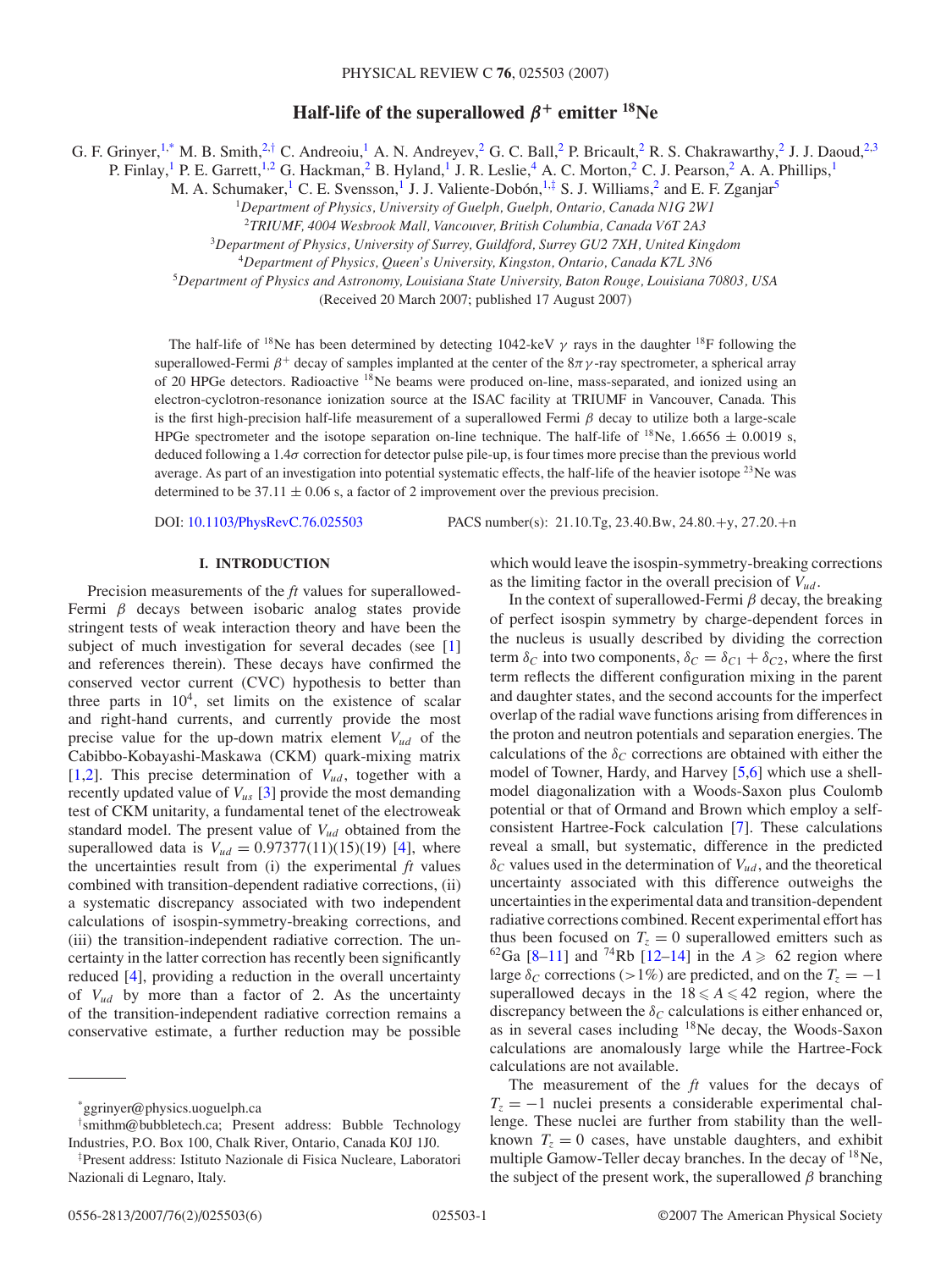ratio to the  $0^+$  excited state at 1042-keV in the daughter <sup>18</sup>F is only 7.69  $\pm$  0.21% [\[15–17\]](#page-6-0). Despite the experimental challenges, high-precision measurements of the decays of  $T_z = -1$  nuclei <sup>22</sup>Mg [\[18,19\]](#page-6-0) and <sup>34</sup>Ar [\[20\]](#page-6-0) have recently been achieved. In this work, we have determined the half-life of the  $T_z = -1$  nucleus <sup>18</sup>Ne to a precision of 0.1% using a *γ*-ray counting technique [\[21\]](#page-7-0) that records the number of 1042-keV *γ* -ray photopeaks following the superallowed *β*-decay branch to the first excited  $0^+$  state in <sup>18</sup>F.

### **II. EXPERIMENTAL SETUP**

A method of measuring precise *β*-decay half-lives by detecting  $\gamma$  rays using the  $8\pi$  spectrometer [\[22–24\]](#page-7-0), an array of 20 Compton-suppressed HPGe detectors at TRIUMF's isotope separator and accelerator (ISAC) radioactive ion-beam facility [\[25\]](#page-7-0), has been developed and investigated in detail using the  $\beta$ <sup>−</sup> decay of <sup>26</sup>Na [\[21,24,26\]](#page-7-0) as a test case. The present work is the first to apply this technique to a superallowed-Fermi  $\beta$  decay. Radioactive beams of <sup>18</sup>Ne were produced in collisions of 500-MeV protons from the TRIUMF cyclotron, with intensities of up to 30  $\mu$ A, on a SiC target. Samples of <sup>18</sup>Ne were extracted using ISAC's electron-cyclotron-resonance (ECR) ion source [\[27\]](#page-7-0) operating in its first experimental run. Following mass separation, a beam of  $\sim$  4 × 10<sup>518</sup>Ne ions/s was delivered to the  $8\pi$  spectrometer for approximately 90 h. The 30-keV beam was collected using a mylar-backed aluminum tape, of thickness  $40 \mu m$ , moving through the mutual center of the  $8\pi$  spectrometer and the Scintillating Electron-Positron Tagging Array (SCEPTAR), an array of 20 thin plastic (delrin) scintillators. The SCEPTAR array [\[22,23\]](#page-7-0) is arranged in four pentagonal rings providing a one-to-one match with the HPGe detectors of the  $8\pi$  spectrometer, and records the electrons and positrons that follow the *β* decay with approximately 80% efficiency. SCEPTAR, in conjunction with the  $8\pi$  array, provides a powerful tool to perform  $β-y$  coincidence spectroscopy [\[10](#page-6-0)[,28\]](#page-7-0) and its use as a  $\beta$  counter for high-precision half-life studies is being investigated. In this work, SCEPTAR was used solely for determining the levels of isobaric contaminants in the  $A = 18$  beam of <sup>18</sup>F  $(T_{1/2} = 109.77(5)$  min [\[29\]](#page-7-0)), in addition to the <sup>18</sup>Ne daughter activity, and molecular  $H^{17}F (T_{1/2} = 64.49(16)$  s [\[30\]](#page-7-0)). Both <sup>17</sup>F and <sup>18</sup>F  $\beta$ <sup>+</sup> decay do not give rise to *γ*-ray radiation.

Samples of <sup>18</sup>Ne were implanted for 7 s ( $\sim$  4 half-lives) and the subsequent decay was measured for 40 s before the tape was moved and the cycle repeated. The *γ* -ray singles events were recorded and time-stamped using a precision 10 MHz oscillator during the entire implantation and decay cycle for 15 runs, each lasting several hours. A window was set for each run that rejected any cycle in which the total number of counts fell above or below the maximum and minimum values prescribed, thus eliminating from the analysis anomalous cycles such as those where the primary proton beam had tripped off. The  $8\pi$  data-acquisition system [\[21,22\]](#page-7-0) provides a pile-up indicator as well as software-selectable Compton-suppression and variable (measured event by event) or fixed nonextendible dead-times per event. Compton-suppression is not utilized in high-precision half-life determinations with the 8*π* due to the

potential bias from rate-dependent false-vetos (see Ref. [\[21\]](#page-7-0)). The nonextendible dead-times, as well as the shaping times of the amplifiers and the constant-fraction-discriminator (CFD) thresholds, were varied throughout the experiment in order to investigate possible systematic effects. Data were collected with combinations of three dead-time settings (variable, fixed 27  $\mu$ s and fixed 40  $\mu$ s), three HPGe spectroscopy amplifier shaping times (0.5  $\mu$ s, 1.0  $\mu$ s and 2.0  $\mu$ s), and "low" and "high" CFD thresholds.

## **III. HALF-LIFE OF 18Ne**

## **A. Results**

The half-life of  $18$ Ne was determined by selecting events in which the 1042-keV  $\gamma$  ray, which follows the superallowed decay of  $18$ Ne and connects the analog  $0^+$  state to the  $1^+$  ground state in the daughter  $^{18}$ F, was detected. Sample *γ* -ray singles spectra obtained under different experimental conditions are shown in Fig. 1. The upper panel [Fig.  $1(a)$ ] was obtained with low CFD thresholds and amplifier shaping times set to 0.5  $\mu$ s, while the lower panel [Fig. 1(b)] shows the corresponding spectrum with high CFD thresholds



FIG. 1. Singles spectra of  $\gamma$  rays following the  $\beta$  decay of <sup>18</sup>Ne with (a) low CFD thresholds and 0.5 *µ*s HPGe shaping times and (b) high CFD thresholds and 2 *µ*s shaping times. Transitions between states in  $^{18}$ F are labeled with their energy in keV. The insets show the region around the 1042-keV gating transition on a linear scale.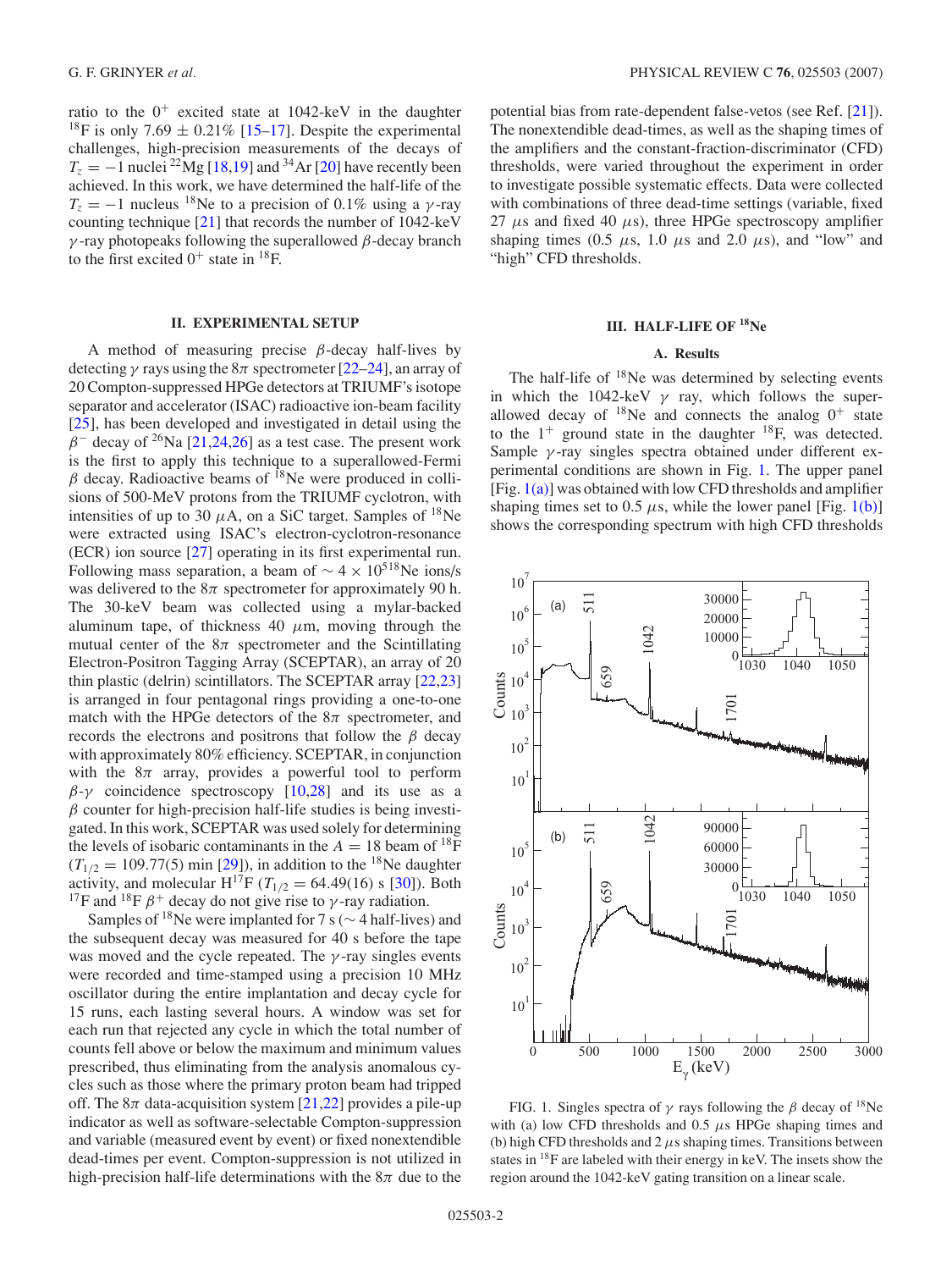<span id="page-4-0"></span>and  $2.0 \mu s$  shaping times, illustrating the improvement in energy resolution.

Decay curves associated with the 1042-keV *γ* ray were dead-time corrected on a cycle-by-cycle basis using the procedure outlined in Refs. [\[21,31\]](#page-7-0). The nonextendible deadtime values of variable (∼25 *µ*s), fixed 27 *µ*s, and fixed 40 *µ*s were determined on an event-by-event basis by the individual event time-stamping information provided by a Stanford Research Systems high-precision 10 MHz  $\pm$  0.1 Hz oscillator. The dead-time values deduced by this method have been confirmed in previous studies via comparison with the source-plus-pulser technique [\[32\]](#page-7-0). In this experiment, the dead-time corrections were 10–40% at the start of the decay curves for the variable (∼25 *µ*s)-40 *µ*s dead-time settings, respectively. Following the dead-time corrections the cycle-by-cycle decay-curve data were summed and fit using a maximum-likelihood  $\chi^2$ -minimization technique that has been described in previous work [\[21,26,31\]](#page-7-0). A typical grow-in and decay curve from a single run, and the corresponding fit to the data is shown in Fig. 2 and includes corrections for dead-time and pulse pile-up effects using the method of Ref. [\[21\]](#page-7-0). The half-life obtained for each of the 15 experimental runs are plotted in Fig. 3 where the weighted average of these 15 values yield  $T_{1/2} = 1.6656 \pm 0.0017$  (stat.) s and a reduced *χ*<sup>2</sup> value of 0.55.

#### **B. Systematic uncertainties**

Grouping each of the runs according to their common electronic setting (shown in Fig. 4) yields reduced  $\chi^2$  values of 1.30, 0.04, and 0.05 when combined according to the three shaping times, three dead-times, and two CFD threshold settings, respectively. Following the method of the Particle Data Group [\[3\]](#page-6-0) we retain the largest  $\chi^2$  value of 1.30 as an estimate for any unidentified systematic effects and inflate our statistical error by the square root of this value. We therefore report a systematic uncertainty of  $\pm 0.0009$  s(syst.) so that when added in quadrature with the statistical uncertainty of  $\pm 0.0017$  s yields the total uncertainty of  $\pm 0.0019$  s.



FIG. 2. (Color online) Typical grow-in and decay curve for 18Ne (including corrections for dead-time and pile-up effects) following a *γ* -ray gate on the 1042-keV transition in the daughter  ${}^{18}$ F.



FIG. 3. (Color online) Half-life of <sup>18</sup>Ne versus individual run number. The weighted average of all 15 runs and its statistical error are displayed as horizontal solid and dotted lines, respectively.

The overall pile-up correction in this measurement amounted to a reduction in the deduced  $18$ Ne half-life by ∼1.4*σ* from a value *T*1*/*<sup>2</sup> = 1*.*6679 ± 0*.*0016(stat.) s that was obtained when the pile-up correction was not applied to the data. This correction is small compared with the pile-up corrections that have been successfully applied in our earlier studies with the  $8\pi$  spectrometer, in which a 1.0% (equivalent to ∼30*σ*) pile-up correction in a ±0.05% measurement for  $^{26}$ Na was confirmed through a comparison with traditional  $\beta$  counting techniques [\[21\]](#page-7-0). From the <sup>26</sup>Na analysis, a systematic uncertainty in the application of the pile-up correction of 4% was assigned [\[21\]](#page-7-0). For <sup>18</sup>Ne this amounts to  $\pm 0.05\sigma$ or  $\pm 0.00009$  s. The half-life of <sup>18</sup>Ne deduced in this work is therefore  $T_{1/2} = 1.6656(17)(9)(1)$  s, where the uncertainties are statistical, an estimated systematic effect due to the electronic settings, and an estimated systematic effect resulting from the pile-up correction, respectively.



FIG. 4. (Color online) Half-life measurements of 18Ne sorted by adjustable electronic setting. The reduced  $\chi^2$  values for each group are displayed at the the top and the number of runs that were combined into each particular group are indicated in the brackets.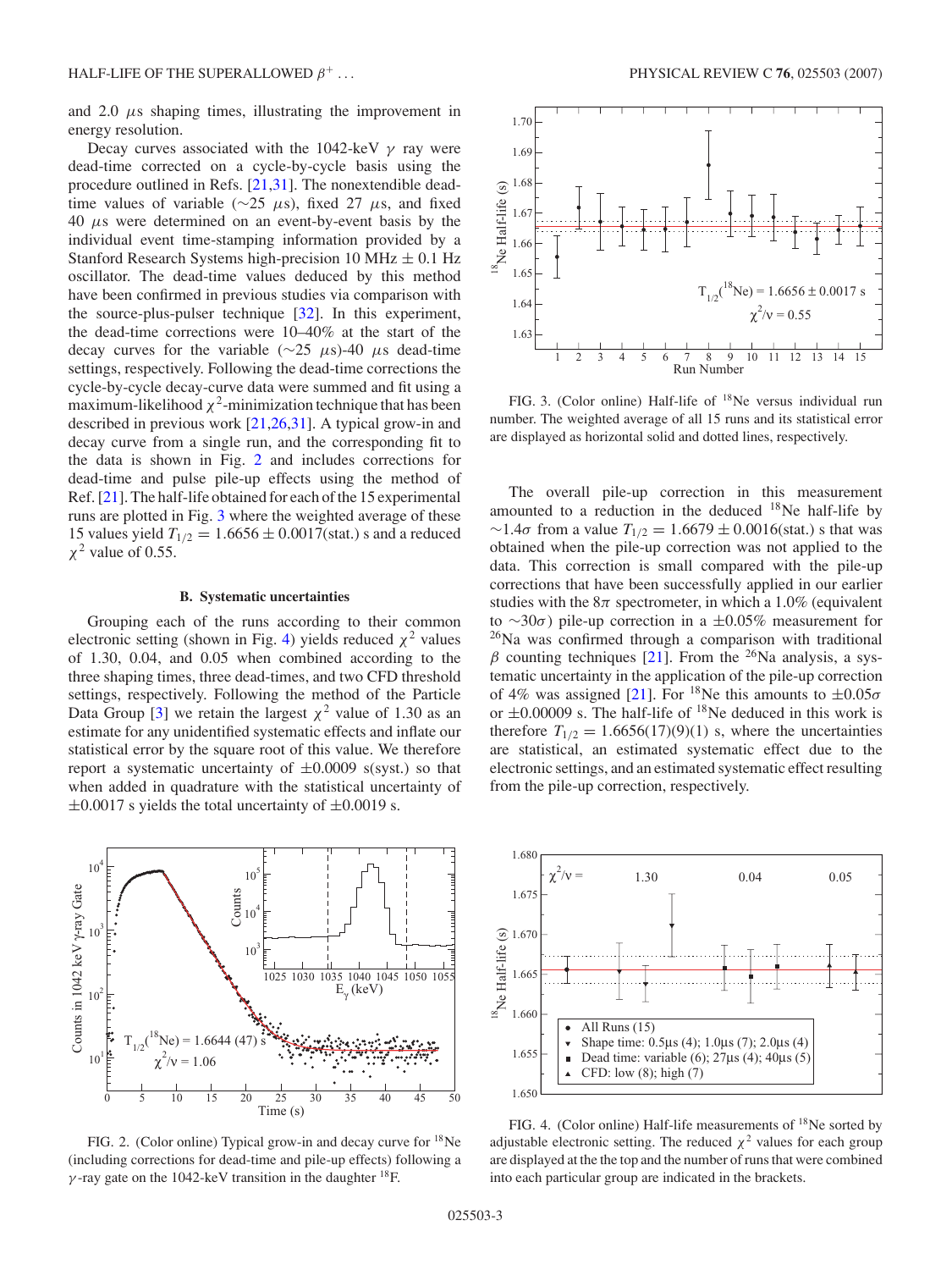#### *1. Contaminants*

<span id="page-5-0"></span>While neither <sup>18</sup>F nor <sup>17</sup>F  $\beta$  decay give rise to  $\gamma$  radiation, bremsstrahlung from <sup>18</sup>F or <sup>17</sup>F  $\beta$ <sup>+</sup> particles, inner bremsstrahlung from the electron capture process, and in-flight annihilation processes may produce a small time-dependent background beneath the 1042-keV gating transition. Because the fractions of the total measured *β* activity from SCEPTAR at the start of the decay curve from  $^{18}$ F and  $^{17}$ F  $\beta$  decay were only 0.3% and 0.4%, respectively [\[33\]](#page-7-0), it was expected that these processes would yield negligible contamination at 1042 keV in the *γ* -ray activity. In order to provide an estimate of these contaminant levels we consider only the bremsstrahlung from the  $\beta^+$  particles, the dominant process at 1042 keV. Based on the  $Q_{EC}$  values of 1655 [\[29\]](#page-7-0) and 2761 keV [\[30\]](#page-7-0) for <sup>18</sup>F and <sup>17</sup>F respectively, only the latter could give rise to contamination at 1042 keV. The ratio of the expected bremsstrahlung yields of <sup>17</sup>F to <sup>18</sup>Ne ( $Q_{EC}$  = 4446 keV [\[29\]](#page-7-0))  $\beta$  particles in delrin at 1042 keV were calculated and led to a conservative upper limit of 10% that of the observed total ratio of 0.4% that was deduced from the *β* activity with SCEPTAR. Combined with a measurement of the observed bremsstrahlung yield of 18Ne, obtained from taking a *γ* -ray gate directly above the 1042-keV photopeak, an upper limit for the  $^{17}$ F bremsstrahlung intensity in the 1042-keV *γ* -ray gate was deduced for each run. For the data shown in Fig. [2](#page-4-0) this upper limit is only  $\leq 0.6$  counts per second at the start of the decay. The data for each run were refit using a function containing the exponential decays of  $^{18}$ Ne and  $17F$  plus a constant background with the  $17F$  half-life fixed at  $T_{1/2}$ <sup>(17</sup>F) = 64.49 s, and the <sup>17</sup>F intensity fixed at the deduced upper limit for each run. The half-life of <sup>18</sup>Ne obtained via this procedure,  $T_{1/2} = 1.6656 \pm 0.0017$  (stat.) s, is identical to that above where no contamination from 17F was considered. Bremsstrahlung contamination from  ${}^{17}F$   $\beta$  decay is therefore negligible. Inner bremsstrahlung and in-flight annihilation are expected to contribute at even lower levels than the 0.04% deduced from a calculation of the outer bremsstrahlung, however, we have also considered this possibility by performing an additional fit to the data that treated the  $^{17}$ F intensity as a free parameter. From this analysis the 18Ne half-life was unchanged and the 17F intensities deduced were consistent with zero, but with large uncertainties, due to a large covariance between the  $^{17}F$  intensity and the constant background rate. For  $^{18}F$ , outer bremsstrahlung is not possible at 1042 keV thus any contamination could only come from annihilation in-flight or inner bremsstrahlung processes. The data were also fit using a free  $^{18}$ F intensity (and included the grow-in from  $^{18}$ Ne decay) which also had no effect on the half-life of <sup>18</sup>Ne presented here.

To test for unknown rate-dependent systematic effects, the data from the first three seconds (∼2 half-lives or 75% of the data) after the beam was switched off were eliminated from the data set channel-by-channel and re-fit using the function described above that assumed a negligible contribution from  $^{17}$ F. The results are plotted in Fig. 5 where no evidence for a change in the half-life, and hence the presence of rate-dependent systematic effects, were detected.



FIG. 5. Deduced half-life of  $^{18}$ Ne versus the number of leading channels removed (one channel  $= 100$  ms). These data are not randomly scattered about the mean because they are highly-correlated, with each data point containing all of the data to the right of it.

#### *2. Diffusion and the half-life of* **<sup>23</sup>***Ne*

Another potential systematic effect in the study of half-lives of implanted noble-gas isotopes using the techniques described here is associated with their potential diffusion from the implantation site that would systematically bias the deduced half-life to a smaller value. It has been observed [\[34\]](#page-7-0) that for noble-gas ions implanted into Al, approximately 10% of the implanted ions diffuse out with diffusion "half-lives" of *<*100 ms. Short-lived diffusion effects for a portion of the 18Ne atoms in this experiment have already been shown to be less than the statistical error in our experiment from Fig. 5 where a systematic increase in the deduced  $^{18}$ Ne half-life as channels are removed from the start of the decay curve was not observed. To test whether diffusion effects could be present on longer time scales (*>*1 s), the half-life of the longer-lived  $^{23}$ Ne was determined using the same experimental



FIG. 6. (Color online) Grow-in and decay curve for <sup>23</sup>Ne obtained from a gate on the 440-keV transition in the daughter  $^{23}$ Na including corrections for pile-up and dead-time effects.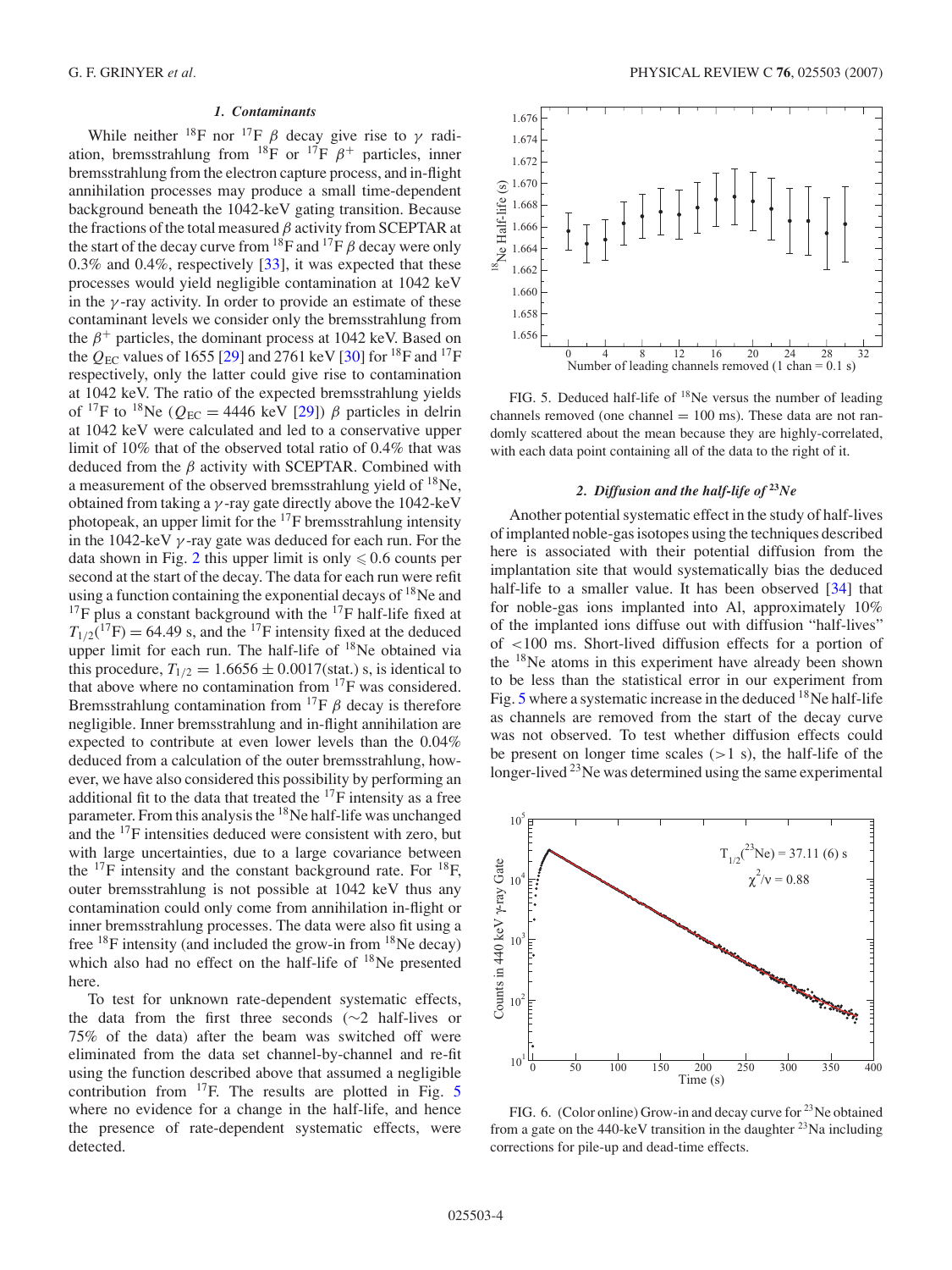<span id="page-6-0"></span>

FIG. 7. (Color online) Comparison of previous <sup>18</sup>Ne half-life measurements with the current result. The new world average obtained from a weighted average of these five results,  $T_{1/2}$  =  $1.6671 \pm 0.0017$  s, is overlayed for comparison.

set-up employed in the <sup>18</sup>Ne measurement. The  $A = 23$  beam was cycled with an 18.6 s implant and 400.0 s decay for 20 cycles. The resulting grow-in and decay curve obtained following a gate on the 440-keV  $\gamma$  ray in the <sup>23</sup>Na daughter, is presented in Fig. [6.](#page-5-0) These data were fit using a two-exponential function with one of the exponentials having a fixed half-life corresponding to that of <sup>23</sup>Mg,  $T_{1/2}$ (<sup>23</sup>Mg) = 11.317(11) s [\[35,36\]](#page-7-0), an isobaric contaminant in the beam. Following corrections for dead-time and pile-up effects, the half-life of <sup>23</sup>Ne was determined to be  $T_{1/2} = 37.11 \pm 0.06$  s and was not affected when we varied the  $^{23}Mg$  half-life between its  $\pm 1\sigma$  limits. This result is a factor of 2 more precise than, and consistent with, a previous measurement of the  $^{23}$ Ne half-life that obtained  $T_{1/2} = 37.24 \pm 0.12$  s [\[37\]](#page-7-0) by trapping the noble gas ions in a stainless steel counting cell and was therefore free of diffusion effects. When channels were systematically removed from the beginning of the data set (as described above for  $18$ Ne), no evidence for a change in half-life was observed and we conclude that diffusion at these time scales can be considered negligible for implanted <sup>23</sup>Ne, and therefore <sup>18</sup>Ne, ions.

## **C. Comparison to previous results**

Treating the statistical, electronic systematic, and pile-up systematic uncertainties as independent, we combine these in quadrature to obtain the half-life of <sup>18</sup>Ne,  $T_{1/2} = 1.6656 \pm$ 0*.*0019 s. A comparison of the present work with the results of four previous measurements [17[,38–40\]](#page-7-0) is presented in Fig. 7. Our measurement agrees with three of the four previous half-life determinations and is four times more precise than the previously-accepted value  $T_{1/2} = 1.672 \pm 0.008$  s [15[,29\]](#page-7-0) that was comprised of two measurements [17[,40\]](#page-7-0) that do not agree within experimental uncertainty. The new world average, obtained from averaging all measurements, is  $T_{1/2}$  =  $1.6671 \pm 0.0017$  s with a reduced  $\chi^2$  value of 1.52 and is overlayed with the five experimental measurements in Fig. 7.

#### **IV. CONCLUSION**

We have determined the half-life of the superallowed-Fermi  $\beta^+$  emitter <sup>18</sup>Ne to be  $T_{1/2} = 1.6656 \pm 0.0019$  s, representing an improvement in precision by a factor of 4 over the previously adopted world average. This result is the first highprecision superallowed half-life measurement determined via *γ* -ray counting with the 8*π* spectrometer at ISAC and includes a 1.4*σ* correction from a newly developed technique to correct for detector pulse pile-up effects.

### **ACKNOWLEDGMENTS**

We would like to thank Keerthi Jayamanna and Mike McDonald for their support during the ECR run. This work was partially supported by the Natural Sciences and Engineering Research Council of Canada, the Government of Ontario through a Premier's Research Excellence Award, the National Research Council of Canada, the Research Corporation through a Research Innovation Award, and the U.S. Department of Energy through Contract No. DE-FG02- 96ER40978. TRIUMF receives federal funding via a contribution agreement through the National Research Council of Canada.

- [1] J. C. Hardy and I. S. Towner, Phys. Rev. C **71**, 055501 (2005).
- [2] J. C. Hardy and I. S. Towner, Phys. Rev. Lett. **94**, 092502 (2005).
- [3] W.-M. Yao *et al.*, J. Phys. G **33**, 1 (2006).
- [4] W. J. Marciano and A. J. Sirlin, Phys. Rev. Lett. **96**, 032002 (2006).
- [5] I. S. Towner, J. C. Hardy, and M. Harvey, Nucl. Phys. **A284**, 269 (1977).
- [6] I. S. Towner and J. C. Hardy, Phys. Rev. C **66**, 035501 (2002).
- [7] W. E. Ormand and B. A. Brown, Phys. Rev. C **52**, 2455 (1995); Phys. Rev. Lett. **62**, 866 (1989); Nucl. Phys. **A440**, 274 (1985).
- [8] B. Blank *et al.*, Phys. Rev. C **69**, 015502 (2004).
- [9] B. Hyland *et al.*, J. Phys. G: Nucl. Part. Phys. **31**, S1885 (2005).
- [10] B. Hyland *et al.*, Phys. Rev. Lett. **97**, 102501 (2006).
- [11] T. Eronen *et al.*, Phys. Lett. **B636**, 191 (2006).
- [12] G. C. Ball *et al.*, Phys. Rev. Lett. **86**, 1454 (2001).
- [13] A. Piechaczek *et al.*, Phys. Rev. C **67**, 051305(R) (2003).
- [14] A. Kellerbauer *et al.*, Phys. Rev. Lett. **93**, 072502 (2004).
- [15] E. G. Adelberger, M. M. Hindi, C. D. Hoyle, H. E. Swanson, R. D. Von Lintig, and W. C. Haxton, Phys. Rev. C **27**, 2833 (1983).
- [16] A. M. Hernandez and W. W. Daehnick, Phys. Rev. C **25**, 2957 (1982).
- [17] J. C. Hardy, H. Schmeing, J. S. Geiger, and R. L. Graham, Nucl. Phys. **A246**, 61 (1975).
- [18] J. C. Hardy, V. E. Iacob, M. Sanchez-Vega, R. G. Neilson, A. Azhari, C. A. Gagliardi, V. E. Mayes, X. Tang, L. Trache, and R. E. Tribble, Phys. Rev. Lett. **91**, 082501 (2003).
- [19] M. Mukherjee *et al.*, Phys. Rev. Lett. **93**, 150801 (2004).
- [20] V. E. Iacob, J. C. Hardy, J. F. Brinkley, C. A. Gagliardi, V. E. Mayes, N. Nica, M. Sanchez-Vega, G. Tabacaru, L. Trache, and R. E. Tribble, Phys. Rev. C **74**, 055502 (2006).